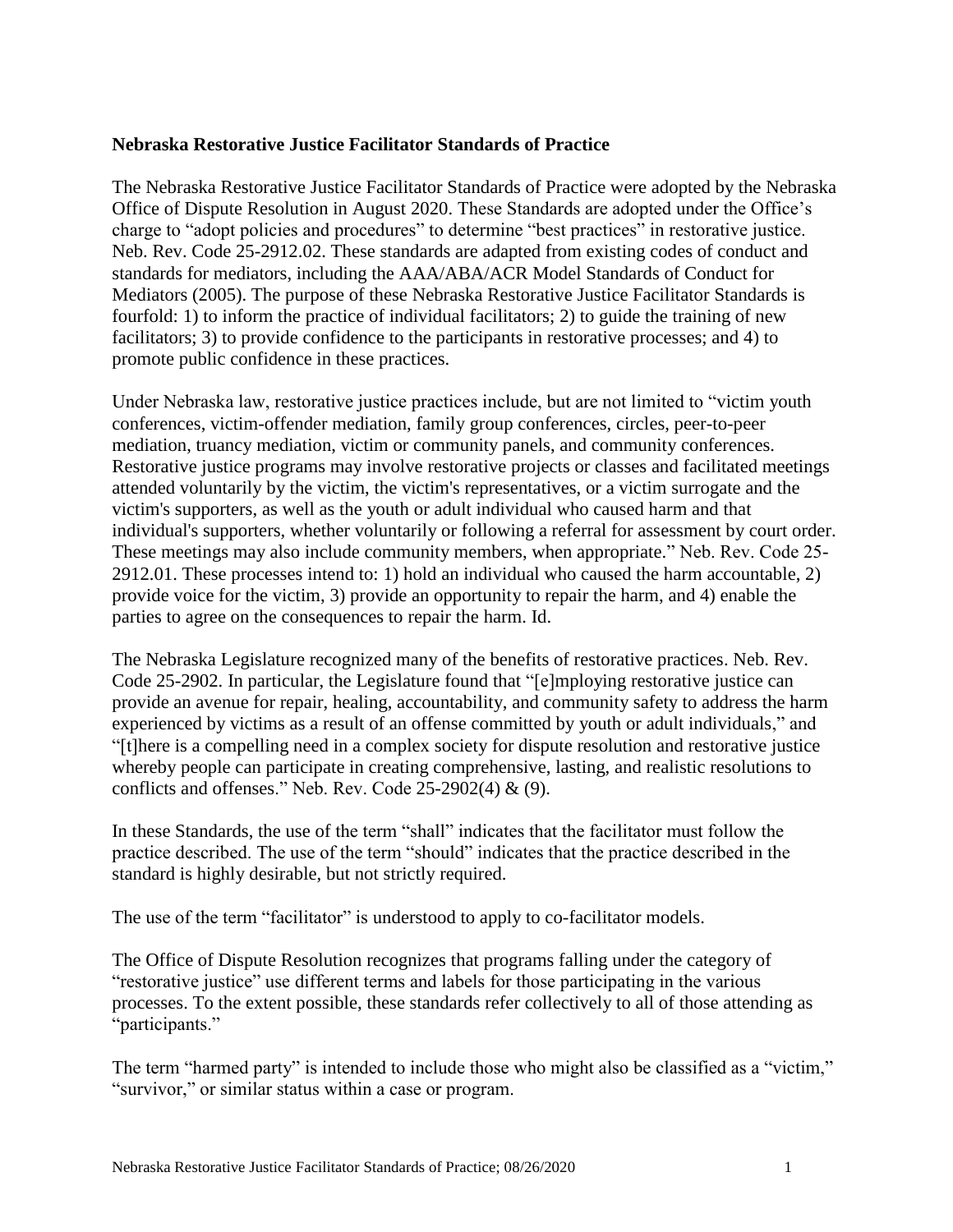The term "party causing harm" is intended to include those who might also be classified as an "offender," "defendant," "client," "probationer," or similar status within a case or program.

Unless otherwise noted, the term "third party" is intended to include all additional participants in a restorative justice case or program including, but not limited to, surrogates, attorneys, guardians ad litem, case workers, family members, support persons for the participants, and other stakeholders.

The term "face-to-face" includes any opportunity for the participants to engage in a synchronous dialogue with each other, whether that be in person or though technology.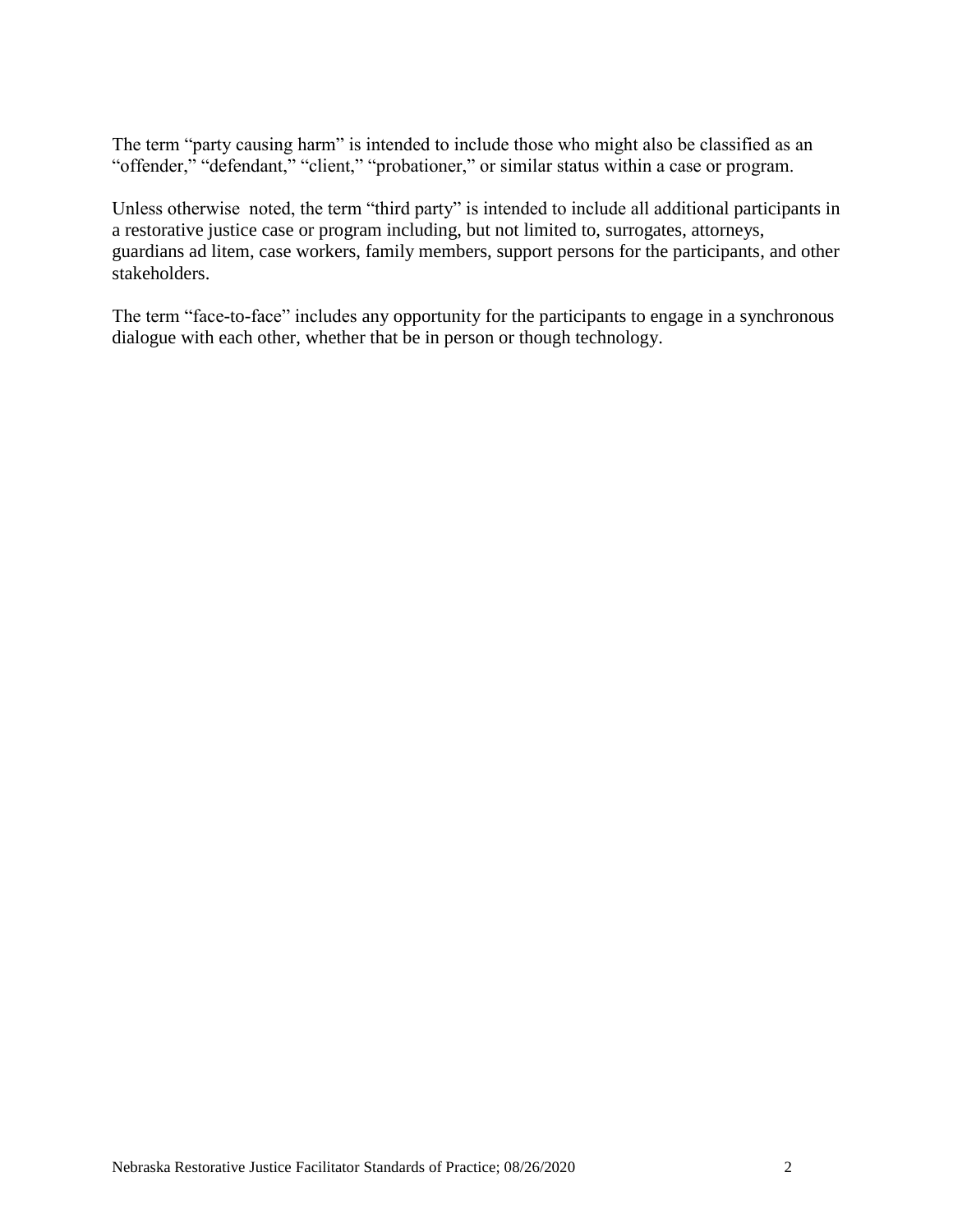#### STANDARD I. PARTICIPATION

- A. A restorative justice facilitator shall conduct a restorative justice process based on the principle of voluntary participation for all participants. Voluntary participation means that the participants in the process have come to and remain in the meeting by choice. If suitable, all participants will participate in face-to-face dialogue.
- B. All participants retain the choice to participate, even if one ore more of them are incarcerated or acting in accordance with a court order.
- C. In all cases, the facilitator must make a determination as to whether face-to-face dialogue is appropriate. If the facilitator determines that the process is not appropriate for the party causing harm, but the harmed party wants to participate, the facilitator should explore other options.
- D. Prior to making a choice regarding participation, each participant must receive a full explanation of what the restorative justice process is and what their role will be. Participants may choose to withdraw from the process at any time.
- E. If any participant is a legal minor or a vulnerable adult, the restorative justice facilitator shall also obtain the consent of the parent or legal guardian for the minor or vulnerable adult to participate. The parent or legal guardian may also attend the restorative process.
- F. A restorative justice facilitator shall assess the participants in a case to assure that there is very low possibility that the harmed party could be re-victimized. If the facilitator determines there is a likely possibility that the harmed party could be re-victimized by a face-to-face meeting with the party causing harm, the facilitator shall explore other restorative ways to meet the needs of the harmed party, and offer those alternatives to the participants.
- G. Every participant in a restorative process has the right to have an attorney accompany the party to, and participate in, the restorative process. Additional participants may be invited by mutual agreement of the parties and the facilitator.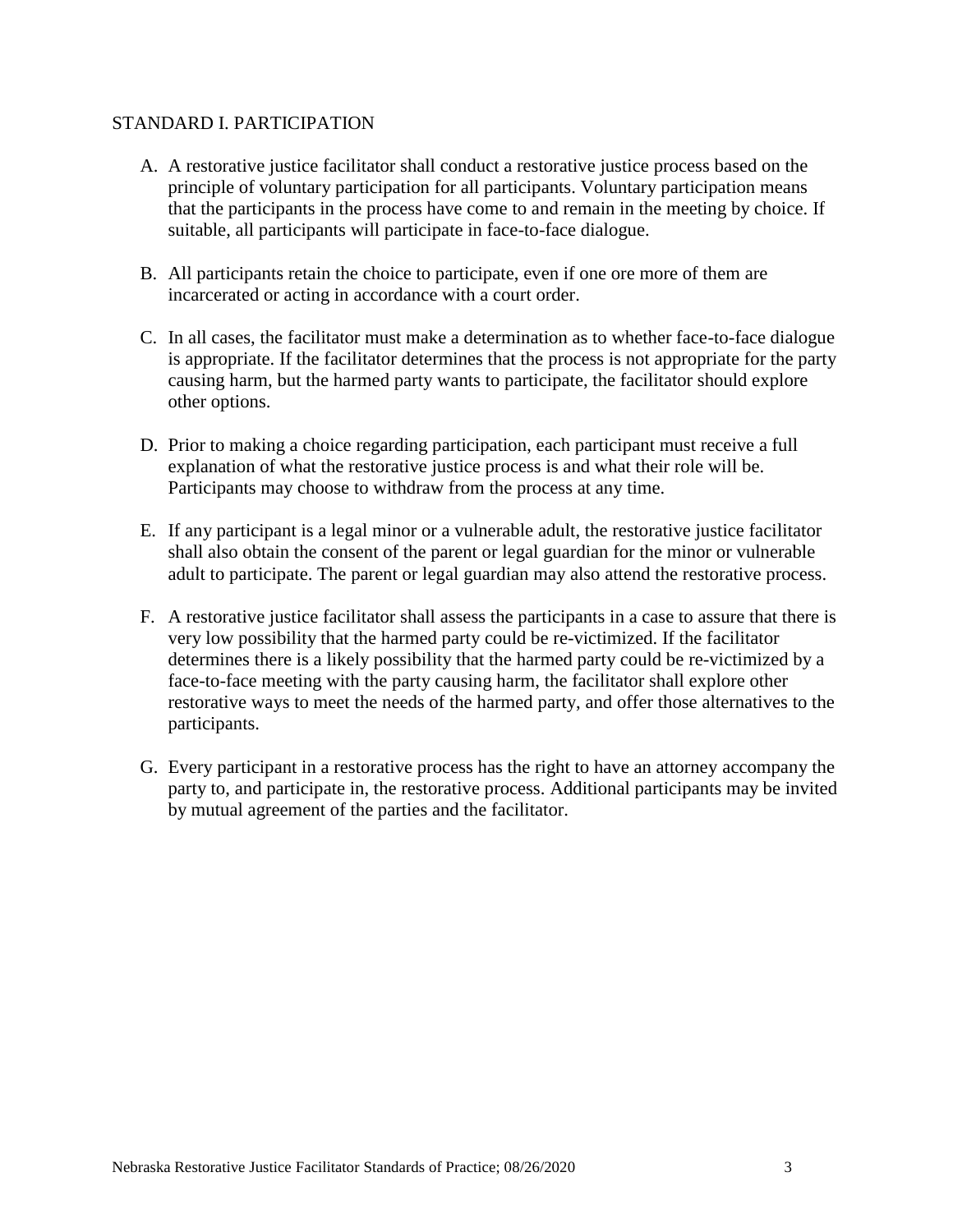### STANDARD II. IMPARTIALITY

- A. A restorative justice facilitator shall decline to facilitate a restorative justice process if the facilitator cannot conduct it in an impartial manner. Impartiality means freedom from favoritism, bias or prejudice.
- B. A restorative justice facilitator shall conduct a restorative justice process in an impartial manner and avoid conduct that gives the appearance of partiality.
	- 1. A restorative justice facilitator shall not act with partiality or prejudice based on any participant's personal characteristics, background, values and beliefs, or performance at a restorative justice process, or any other reason.
	- 2. A restorative justice facilitator should neither give nor accept a gift, favor, loan or other item of value that raises a question as to the facilitator's actual or perceived impartiality.
	- 3. A restorative justice facilitator may accept or give minimal gifts or incidental items or services that are provided to facilitate a process or respect cultural norms so long as such practices do not raise questions as to a facilitator's actual or perceived impartiality.
	- 4. If at any time a restorative justice facilitator is unable to conduct a restorative justice process in an impartial manner, the facilitator shall withdraw.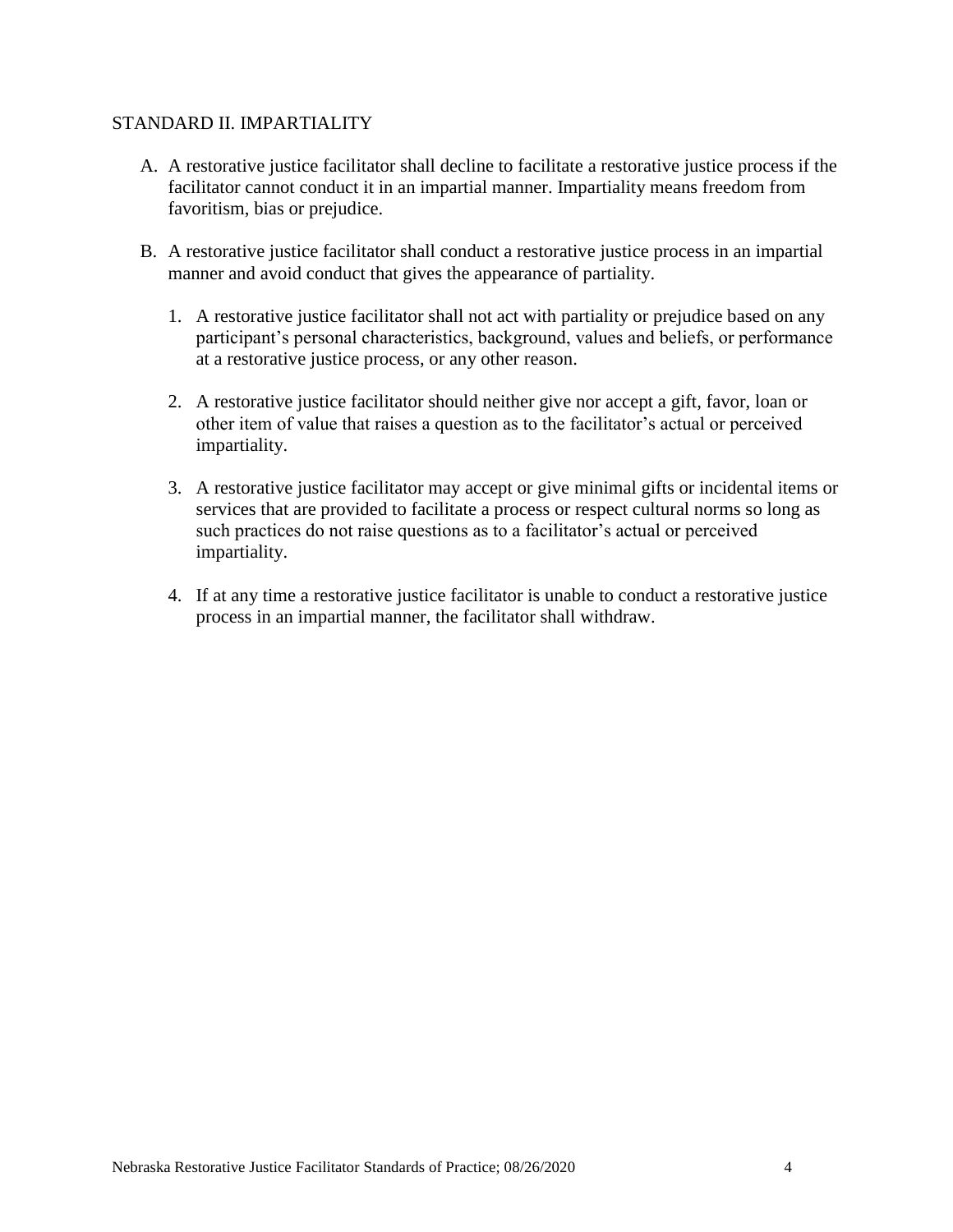### STANDARD III. CONFLICTS OF INTEREST

- A. A restorative justice facilitator shall avoid a conflict of interest or the appearance of a conflict of interest during and after a restorative justice process. A conflict of interest can arise from involvement by a facilitator with the subject matter of the dispute or from a significant relationship between a facilitator and any participant in the restorative justice process, whether past or present, personal or professional, that reasonably raises a question of a facilitator's impartiality.
- B. A restorative justice facilitator shall disclose, as soon as practicable, all actual and potential conflicts of interest that are reasonably known to the facilitator and could reasonably be seen as raising a question about the facilitator's impartiality. After disclosure, if all parties agree, and this agreement has been reduced to writing, the facilitator may proceed with the restorative justice process.
- C. The duty to disclose conflicts of interest is a continuing duty. If a restorative justice facilitator learns any fact after starting a restorative justice process that raises a question with respect to that facilitator's service creating a potential or actual conflict of interest, the facilitator shall disclose it as soon as practicable. After disclosure, if all parties agree, and this agreement has been reduced to writing, the facilitator may proceed with the restorative justice process.
- D. If a restorative justice facilitator's conflict of interest might reasonably be viewed as undermining the integrity of the restorative justice process, a facilitator shall withdraw from or decline to proceed with the restorative justice process.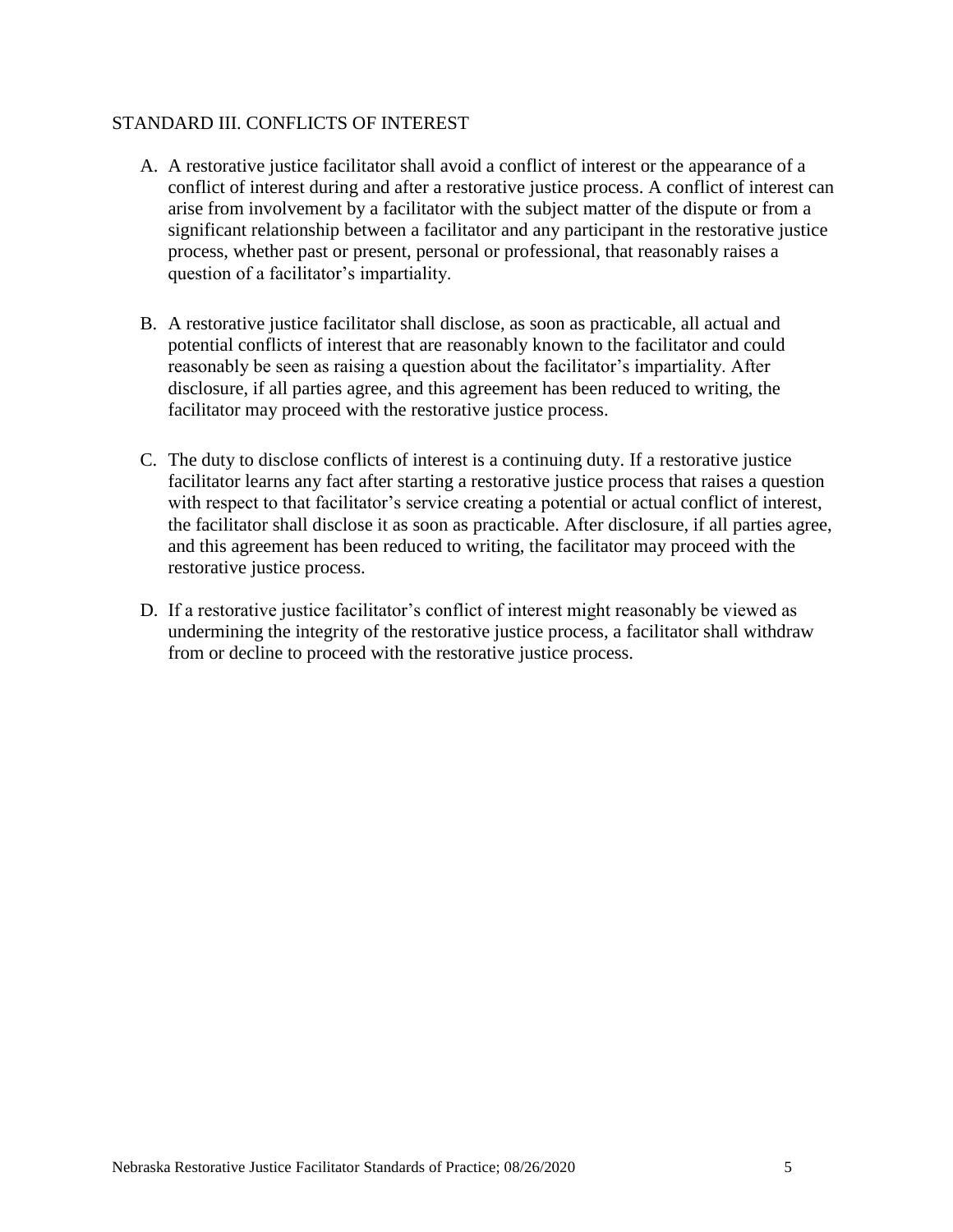### STANDARD IV. SURROGATES

- A. A surrogate is a third party in the restorative process who stands in the place of one of the participants. A surrogate, however, shall not role play the missing person or act as an additional facilitator. Instead, the surrogate should participate and contribute the surrogate's own thoughts, feelings, and experiences.
- B. If the person causing harm can participate but the harmed party is unwilling or unable to attend but is willing for the conference to take place, the restorative justice facilitator should move forward with the conference with a surrogate. Th actual harmed party then can request, through the facilitator or surrogate, for answers to questions or make suggestions for any contract item to repair harm.
- C. A restorative process conducted with a surrogate should be conducted in the same manner as a process involving all parties in interest.
- D. If a surrogate is provided by the restorative justice facilitator, the surrogate should have qualities similar to the person who is not participating. The qualities to consider involve both demographic information as well as past experience in a similar situation.
- E. Restorative justice programs should maintain a wide roster of surrogates to best ensure that the surrogate used in any given case is appropriate. The program coordinator should recruit surrogates of various ages, genders, sexual orientations, races, religions, cultural groups, vocations, and life experiences. In appropriate circumstances and if appropriately screened, previous participants in a restorative process may be recruited to be a surrogate in future cases.
- F. Restorative justice programs may require surrogates to undergo training in restorative philosophies, restorative processes, and ethics prior to serving as a surrogate in a restorative justice program.
- G. If a surrogate discovers a conflict of interest as discussed in Standard III, the surrogate shall make appropriate disclosures.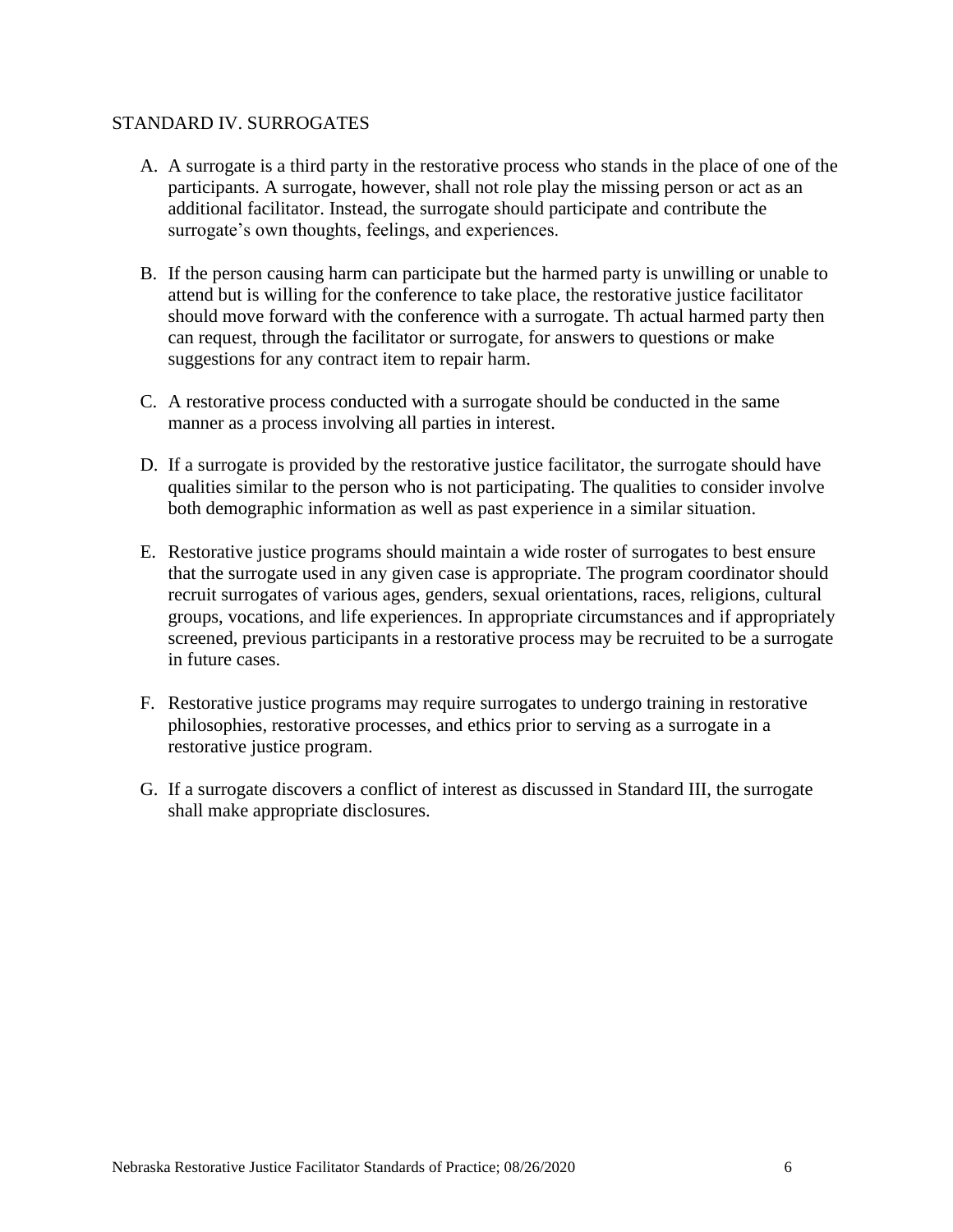### STANDARD V. COMPETENCE

- A. Restorative justice facilitators shall comply with the qualification requirements set out in Neb. Rev. Stat. §25-2913.
- B. A restorative justice facilitator shall facilitate only when the facilitator has the necessary competence to assure a safe and restorative process and to satisfy the reasonable expectations of the participants.
	- 1. Any person may be selected as a restorative justice facilitator, provided that
		- a. The facilitator has competed at least thirty hours of basic mediation training, and
		- b. In addition to the basic mediation the facilitator has completed specialized training in restorative justice and has experience in restorative justice practices, skills, cultural understandings and other qualities are often necessary for restorative justice facilitator competence.
		- c. If appropriate, additional training may be required in areas such as family systems, trauma-informed care, power dynamics, child welfare and child development, and other specialized topics.
	- 2. A person who offers to serve as a facilitator creates the expectation that the person is competent to facilitate effectively.
	- 3. A restorative justice facilitator should strive to improve their professional skills by continuing educational programs and related activities to maintain and enhance the facilitator's knowledge and skills related to restorative justice practices and facilitation on a regular basis.
	- 4. A restorative justice facilitator and their affiliated center should have available for the participants and referring agencies information relevant to the facilitator's training, education, experience and approach to conducting a restorative justice process.
	- 5. Facilitators should participate in regular peer review and peer consultations. Facilitators should maintain a network of peers or colleagues for support and references. Facilitators should work in teams of two or more on cases involving serious injury or harm or in cases where there are multiple victims.
- C. If a restorative justice facilitator, during the course of a restorative justice process, determines that the facilitator cannot conduct the restorative justice process competently, the facilitator shall discuss that determination with the appropriate person at their affiliated center. If the center cannot appropriately staff the case with another facilitator, the center will notify the referring agencies as soon as is practicable and take appropriate steps to address the situation, including, but not limited to, withdrawing or requesting appropriate assistance.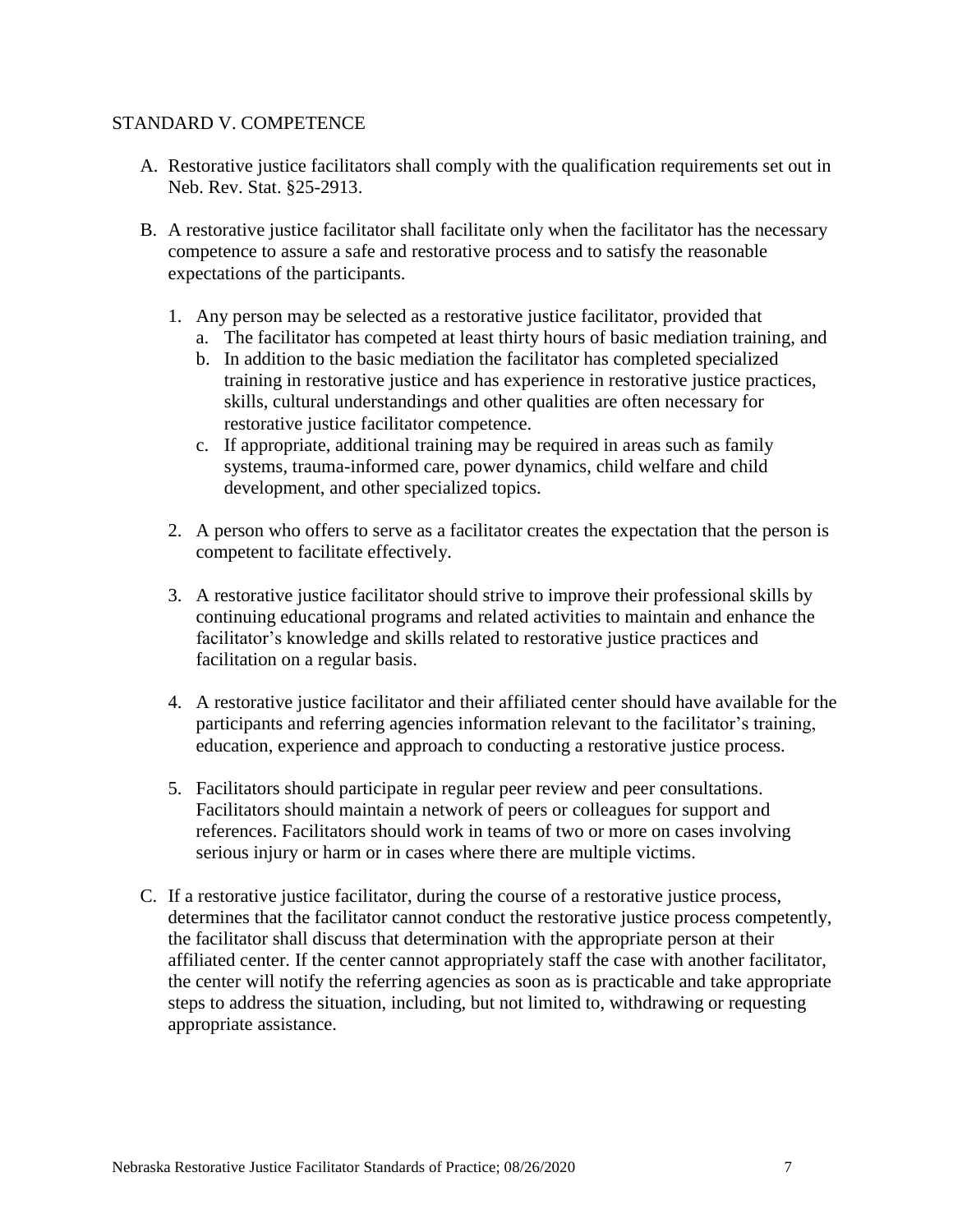### STANDARD VI. SAFETY

- A. A restorative justice facilitator shall make reasonable efforts to determine that the restorative process is safe for all participants. Safety includes not only physical safety but also emotional and psychological safety. Many participants have lost a sense of safety due to the harm; therefore, safety for all parties is paramount.
- B. Indicia of a safe space include, but are not limited to, participants answering the facilitator's questions and prompts, participants disclosing information relevant to the process, participants sharing their emotions, and participants working on solutions and reparation agreements.
- C. A restorative justice facilitator shall meet with each party individually to determine whether the case is appropriate for a restorative process. The assessment shall include a determination regarding the level of risk of re-victimization through the facilitative process. The facilitator shall not hold a face-to-face restorative justice process, if the facilitator determines there is significant probability that any participant may be victimized by the process.
- D. A restorative justice facilitator has a continuing duty to assess and monitor risk to involved parties and make determination of the safety and integrity of the process. If at any point during the process, the facilitator determines that a safe space cannot be maintained, the facilitator shall terminate the session.
- E. A facilitator shall terminate the process if any participant withdraws consent to participate due to safety concerns.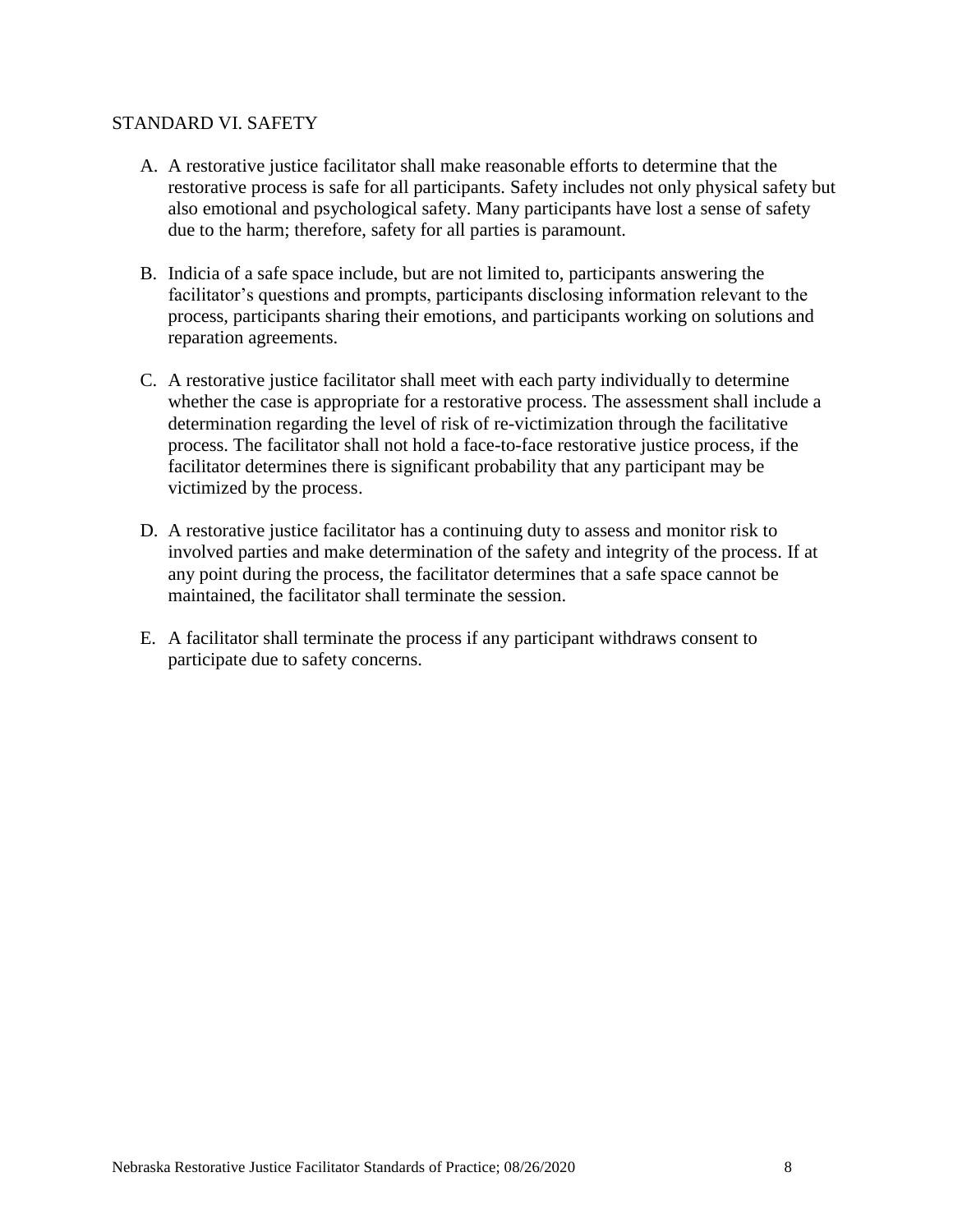# STANDARD VII. CONFIDENTIALITY

- A. A restorative justice process shall be confidential and privileged, as provided under Nebraska Revised Code 25-2914.01.
- B. A restorative justice facilitator shall respect the privacy of all participants and information obtained during the process unless otherwise agreed to by the participants or required by applicable law. Facilitators are expected to report to appropriate authorities when there is concern for any participant regarding harm to self, others or a new criminal act.
	- 1. If the participants in a restorative justice process agree that the facilitator may disclose information obtained during the process, the facilitator may do so.
	- 2. A facilitator shall not communicate to any non-participant information about how the parties acted in the restorative justice process. A facilitator may report, if required, whether parties appeared at a scheduled session and whether or not the parties reached an agreement.
	- 3. If a restorative justice facilitator participates in teaching, research or evaluation of a restorative justice process, the facilitator should protect the anonymity of the participants and abide by their reasonable expectations regarding confidentiality.
- C. A facilitator who meets with any persons in a private session, or caucus, during a restorative justice process shall not convey directly or indirectly to any other person, any information that was obtained during that private session without the consent of the disclosing person.
- D. A facilitator shall promote understanding among the participants to the extent to which the participants will maintain confidentiality of information they obtain in a restorative justice process.
- E. Depending on the circumstance of a restorative justice process, the participants may have varying expectations regarding confidentiality that a facilitator should address. The parties may make their own rules with respect to confidentiality, or the accepted practice of a restorative justice facilitator or institution may dictate a particular set of expectations. Such agreements modifying confidentiality shall be considered a waiver under Nebraska Revised Code 25-2914.01.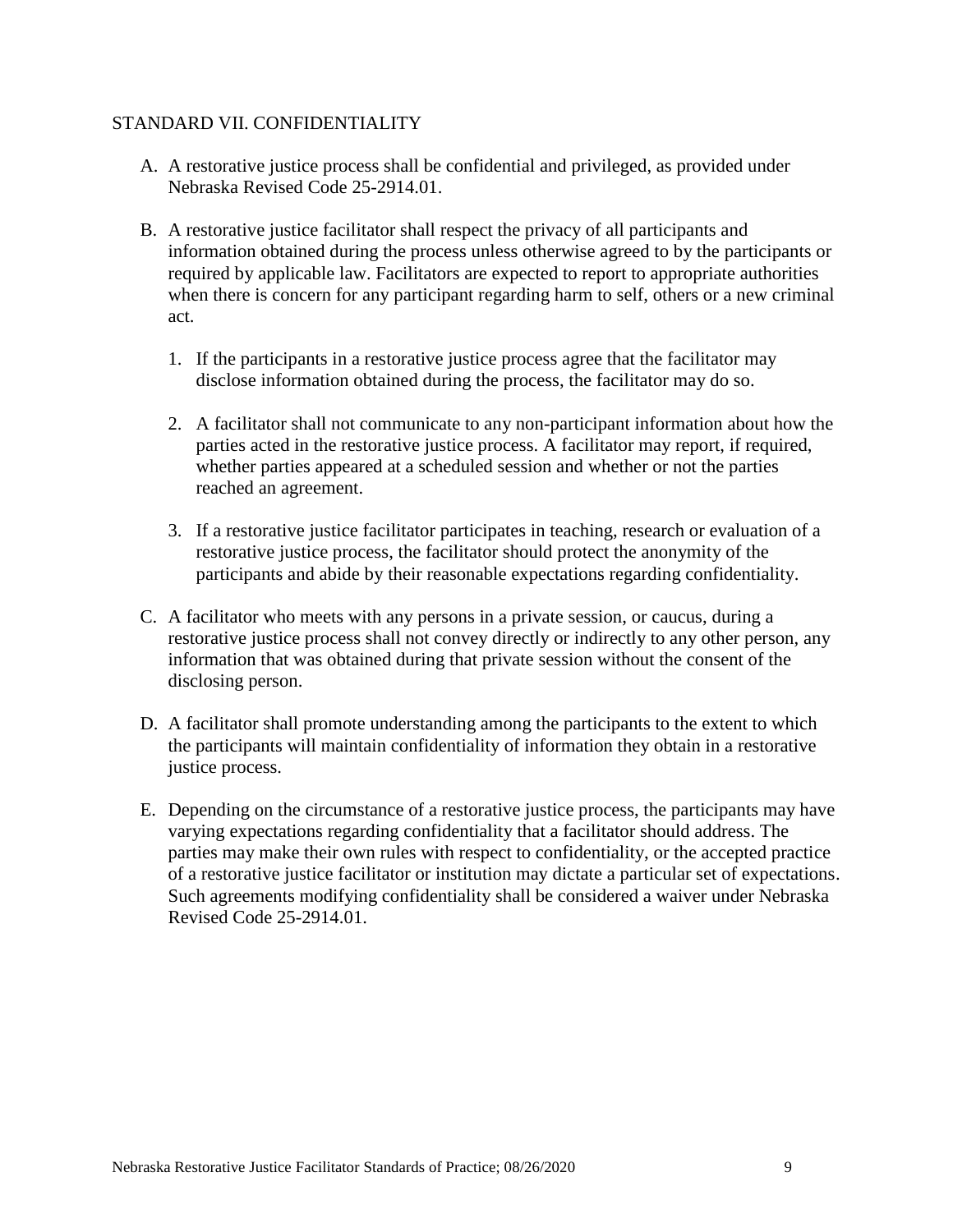# STANDARD VIII. QUALITY OF THE PROCESS

A. A restorative justice facilitator shall conduct a restorative justice process in accordance with these Standards and in a manner that promotes repairing the harm caused by the incident, meeting the needs and concerns of all participants, creating a safe space for all participants, accountability on the part of the party causing harm, honest and meaningful dialogue for all participants, and healing and understanding for all participants.

A restorative justice facilitator should:

- 1. Only agree to facilitate a process when the facilitator is prepared to commit the attention essential to an effective restorative justice process (from initial screening through post completion feedback).
- 2. Only accept cases when the facilitator can satisfy the reasonable expectation of the participants and referring agencies, concerning the timing of a restorative justice process.
- 3. Promote honesty and candor between and among all participants, and a facilitator shall not knowingly misrepresent any material fact or circumstance in the course of a restorative justice process.
- 4. Provide a means whereby participants may anonymously provide feedback about the process, after participating, to the appropriate agencies and/or individuals who can use the information to inform the facilitator and improve the process.
- 5. Provide a process for filing of grievances to someone, other than themselves, for all participants in the restorative justice process.
- 6. Assess and monitor risk to involved parties and make determination of the safety and integrity of the process.
- B. If a victim wants to participate in a restorative justice process, and the restorative justice facilitator determines that the case is not appropriate for a face-to-face meeting, the facilitator should not hold the meeting. The facilitator may recommend other restorative measures short of a face-to-face meeting, including: letters of apology, requested service or projects, answering questions important to the harmed party in writing or through a third party.
- C. A restorative justice facilitator should only hold the meeting after careful preparation, and after determining that the offender is appropriate and the victim is willing and prepared to participate. Preparation must include an interview or screening. The facilitator shall make this determination independently, even if face-to-face dialogue is a strong preference by a referring agency or less than all participants.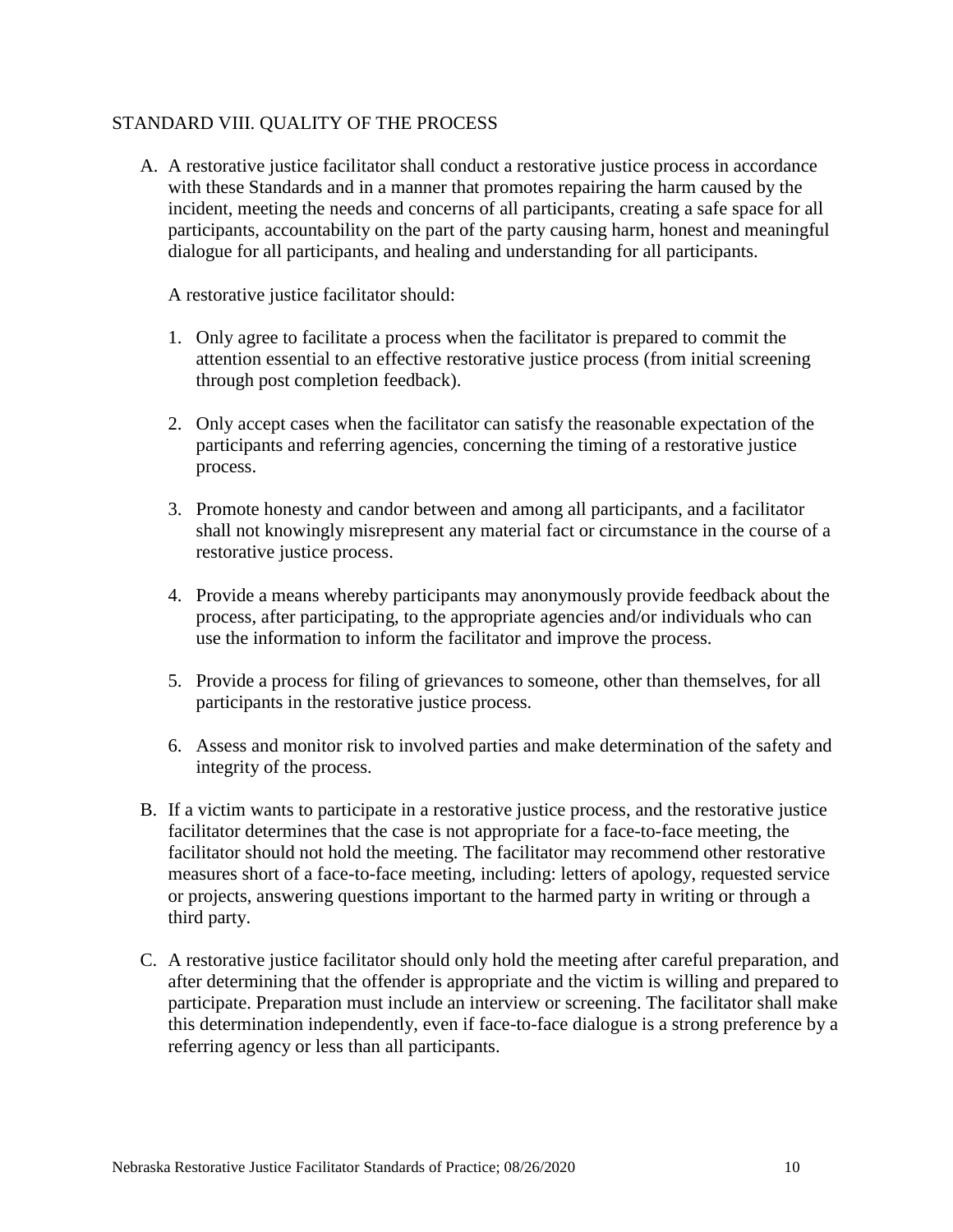- D. If the restorative justice process is appropriate for the party causing harm, but not the harmed party, the process should move forward with a surrogate representing the harmed party. The harmed party may request, through the facilitator or surrogate, answers to questions or make suggestions for specific contract items designed to repair harm.
- E. If a participant appears to have difficulty comprehending the process, issues, or options, or has difficulty participating, the facilitator should explore the circumstances and determine whether accommodations, modifications or adjustments would enhance the participant's capacity to comprehend and voluntarily participate. The facilitator should look to the American Disabilities Act standards (ADA) for guidance in these situations.
- F. If a participant appears to have difficulty comprehending the process, the facilitator should ensure that all participants are speaking in their first or comfortable language, or provide interpretation services. The facilitator shall arrange for the interpreter or translator, who is otherwise competent to interpret or translate. The facilitator shall ensure that the translator or interpreter is an unbiased resource and not a party to the case or relative or a participant, unless all participants agree.
- G. If a restorative justice facilitator believes that participant conduct, including that of the facilitator, jeopardizes conducting a restorative justice process consistent with these Standards, a facilitator shall take appropriate steps including, if necessary, postponing or withdrawing from, or terminating the restorative justice process.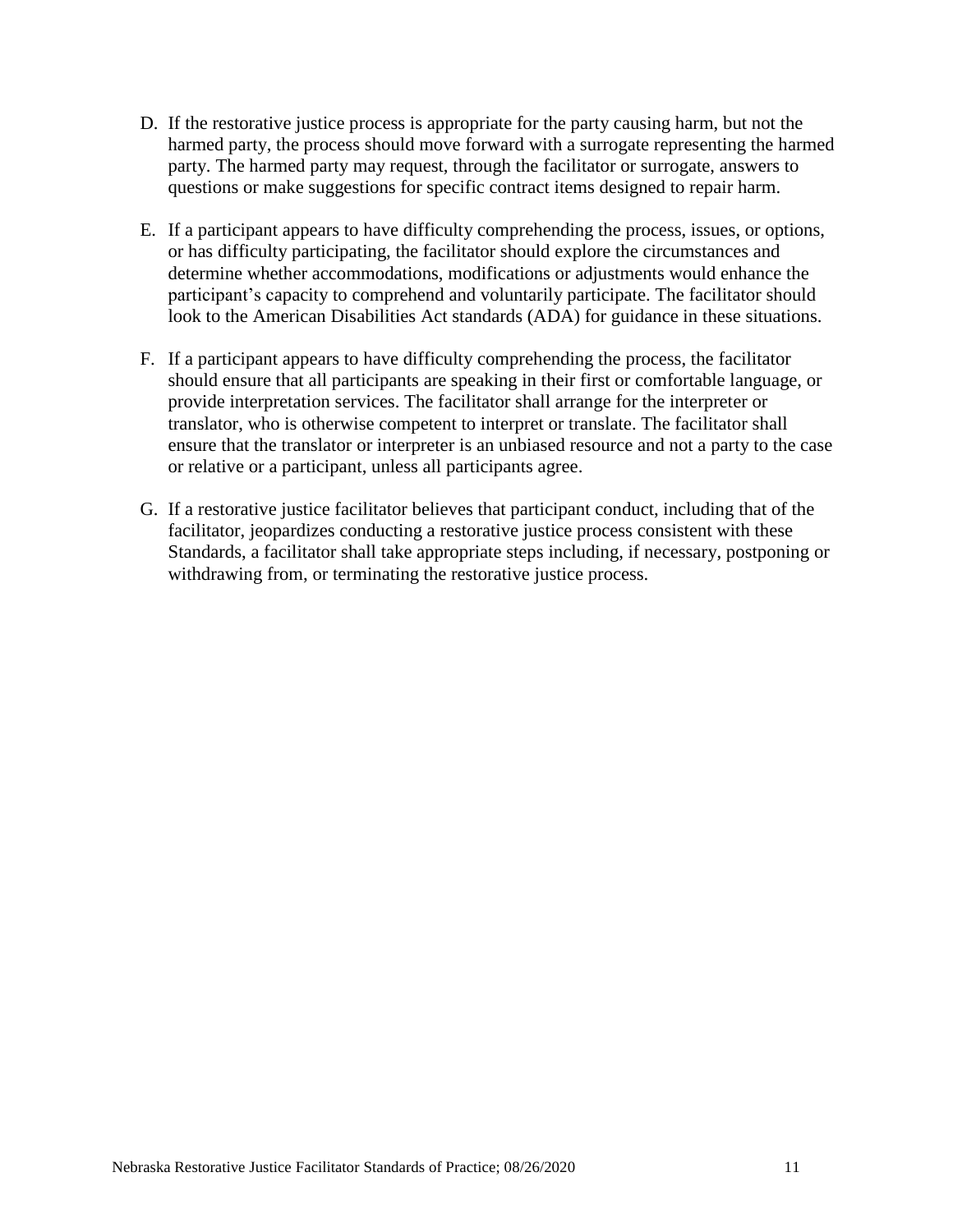# STANDARD IX. ADVERTISING AND SOLICITATION

- A. A restorative justice facilitator shall be truthful and not misleading when advertising, soliciting or otherwise communicating the facilitator's qualifications, experience, services and fees.
	- 1. A restorative justice facilitator should not include any promises regarding outcomes of services. These standards apply to all advertising, including but not limited to, letters, commercials, billboards, print advertisements, business cards, stationary, or computer based communications such as website, and social media.
	- 2. A restorative justice facilitator should only claim to meet the restorative justice facilitator qualifications of a governmental entity or private organization if that entity or organization has a recognized procedure for qualifying restorative justice facilitators and it grants such status to the facilitator.
- B. A restorative justice facilitator shall not solicit in a manner that gives an appearance of partiality for or against a participant or otherwise undermines the integrity of the process.
- C. A restorative justice facilitator shall not communicate to others, in promotional materials or through other forms of communication, the names of persons served without their permission.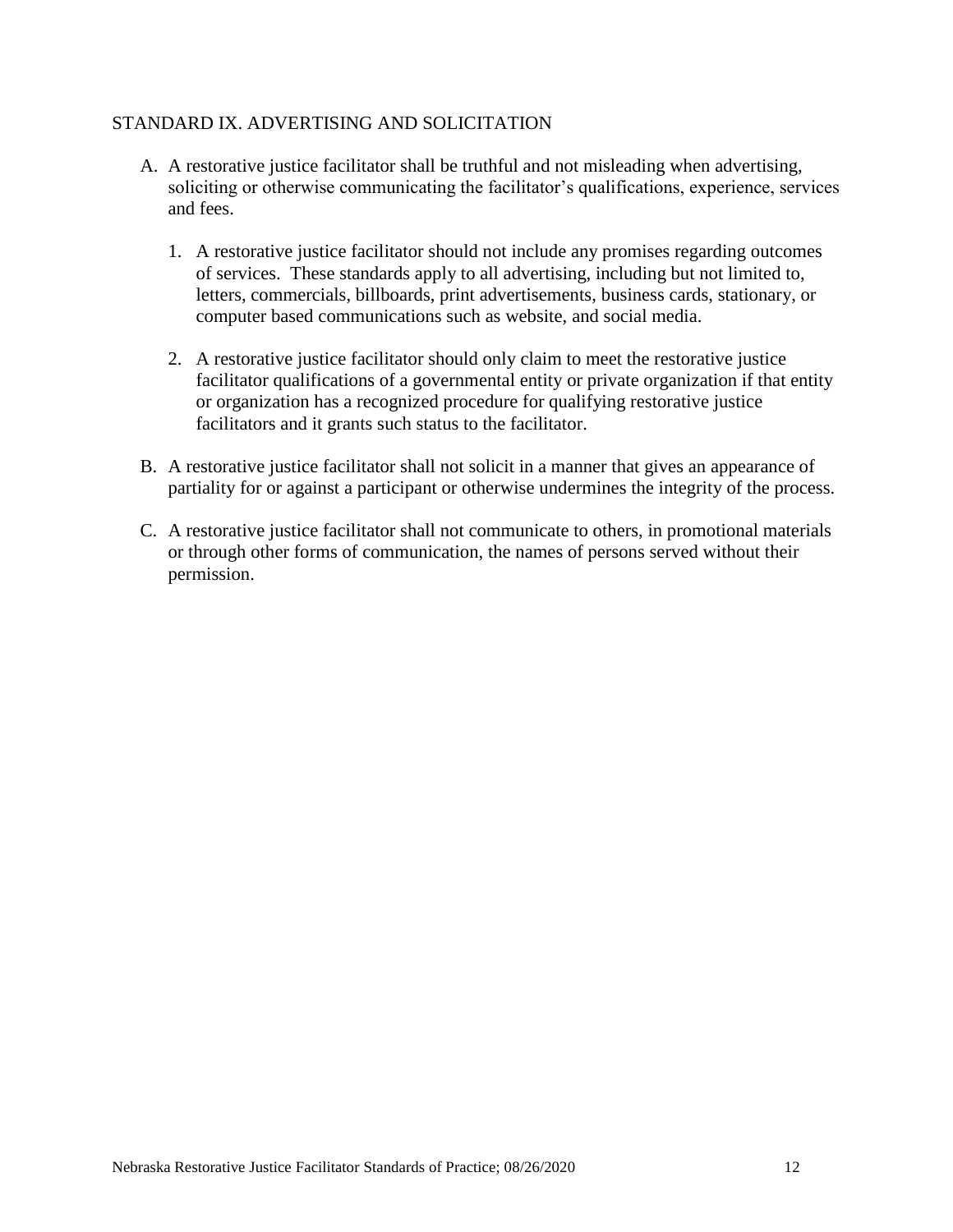# STANDARD X. FEES AND OTHER CHARGES

- A. A restorative justice facilitator shall not charge fees to participants where prohibited by law.
- B. A restorative justice facilitator shall provide each participant and/or referring agency true and complete information about fees, expenses and any other actual or potential charges that may be incurred in connection with a restorative justice process.
	- 1. A restorative justice facilitator who is a working on behalf of an ODR-approved mediation center shall follow the center's policies on fees, including the sliding fee scale.
	- 2. A restorative justice facilitator who is not working on behalf of an ODR-approved center should develop a fee structure based in light of all relevant factors, including the type and complexity of the matter, the qualifications of the facilitator, the time required and the rates customary with such restorative justice process. Restorative justice facilitators are encouraged to consider the participants' ability to pay when determining fees.
- C. A restorative justice facilitator shall not charge fees in a manner that impairs a facilitator's impartiality.
	- 1. A restorative justice facilitator should not enter into a fee agreement contingent upon the result or any outcomes of the restorative justice process.
	- 2. A restorative justice facilitator shall not pay commissions or give any other form of reward for referrals of a client for a restorative justice process.